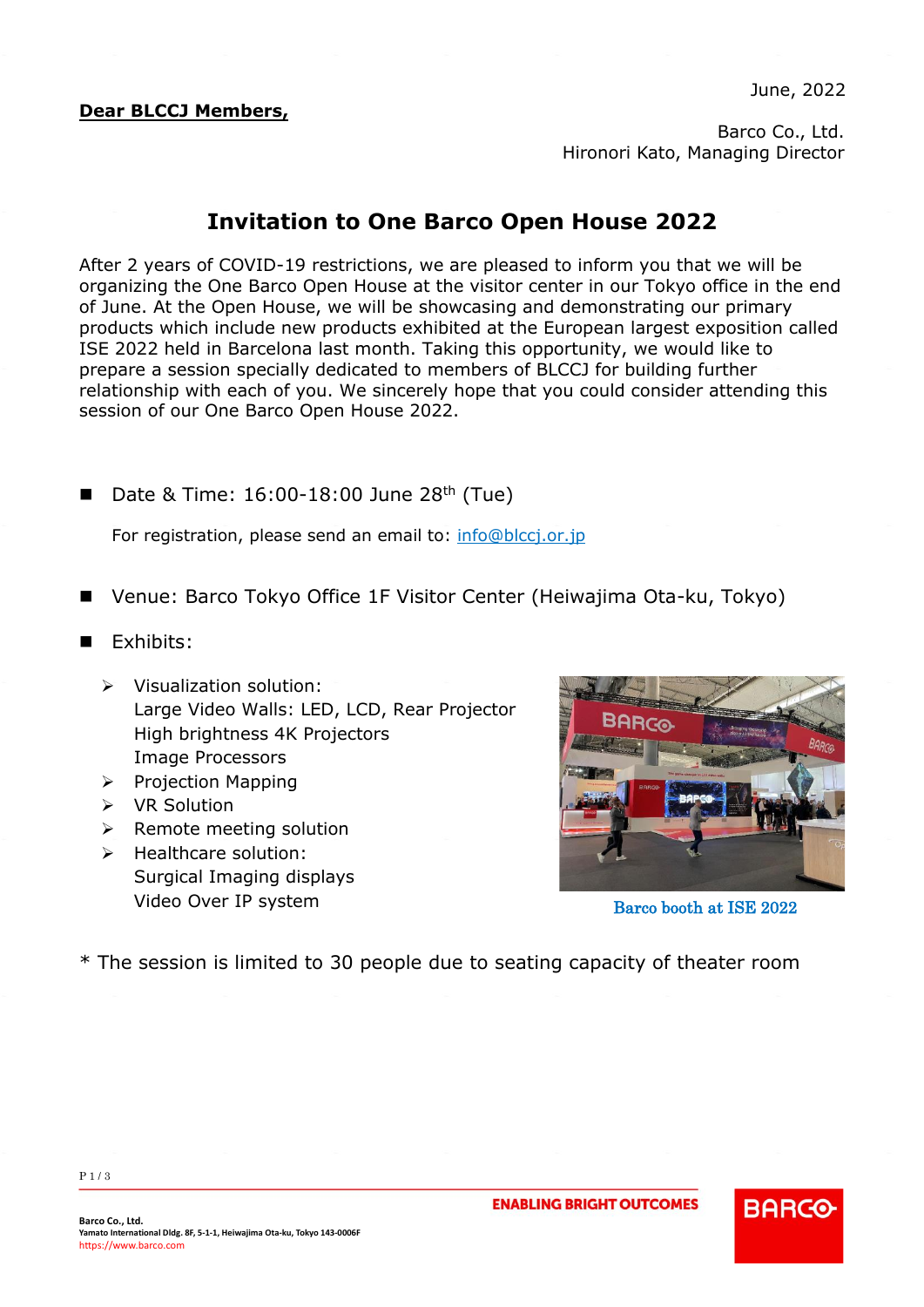### **Products showcased**

# **Visualization solution**





High resolution LED & Bezel-less LCD



4K Multi-format Image Processor, Switcher

## **VR solution**

New



Projectors



# **Remote meeting solution**



## **Healthcare solution**



**BARGO** 

#### P 2 / 3